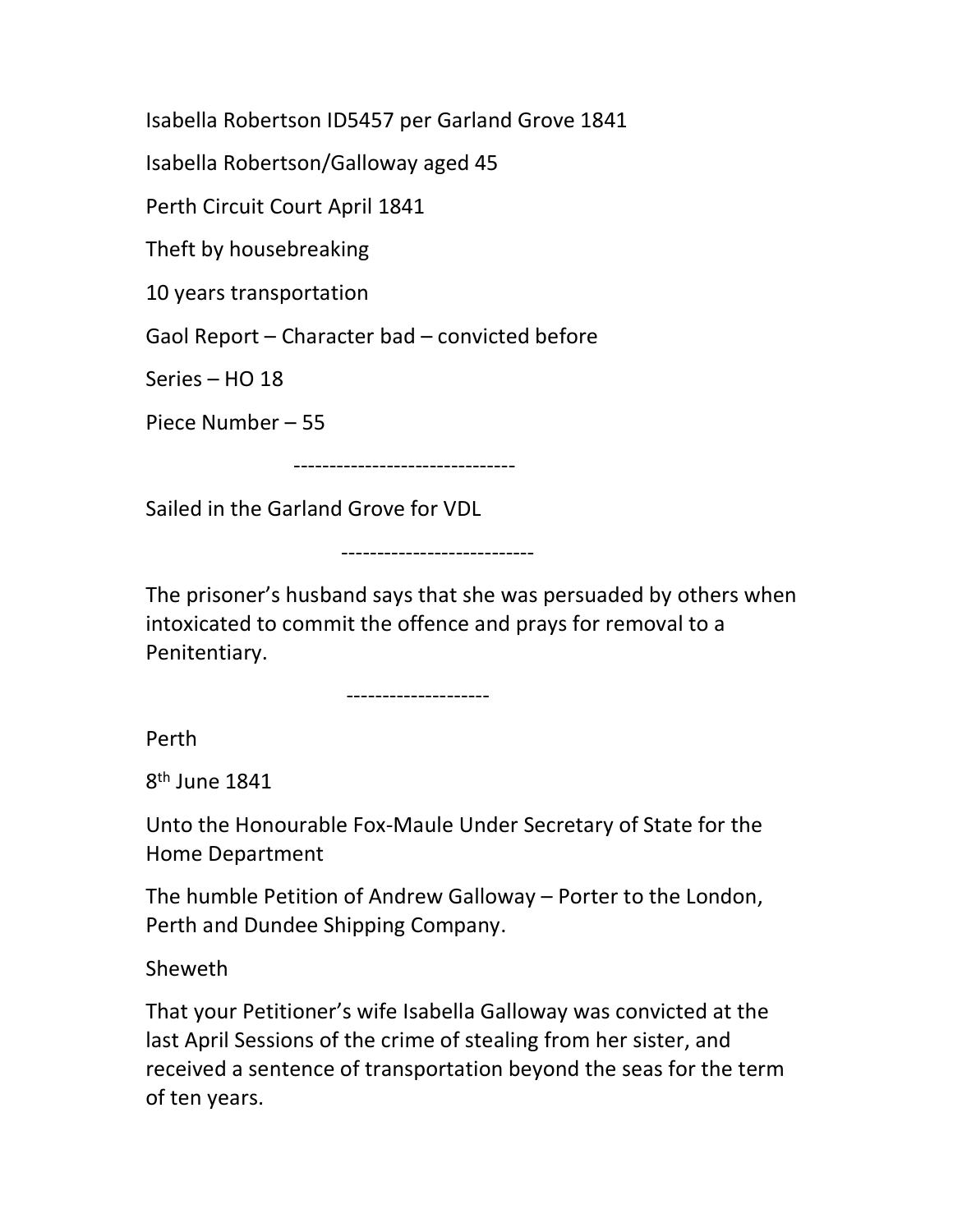That your Petitioner's unfortunate wife was led into the above crime by the bad company who persuaded her while in a state of intoxication that to steal from her sister would be no great offence, those very individuals who urged her on to the commission of the crime, assisting her. That your Petitioner has been 25 years married to his wife who is now 50 years of age and during the whole of that long time they have lived in the utmost harmony, that she was always a kind a affectionate wife, and until very lately by being led into evil company she was addicted to any vice.

That your Petitioner's mid in truly in a state bordering on despair when he knows that in all probability he never will see the partner of his bosom more, unless the Royal Mercy is extended to her. That your Petition have every reason to believe that his wife is truly penitent for what she had done, that she knows she has transgressed both the Laws of God and her Country, but by a better course of life she hopes to regain the character she had lost.

That your Petitioner humbly implores that the unhappy situation of both himself and his unfortunate wife may be [alleviated] either by granting his wife a pardon or by confining her in one of Her Majesty's Penititentiaries for such term of years as to Her Majesty may seem meet, and that your honour will be most graciously pleased to use your powerful influence in the behalf of your Petitioner's wife who is now onboard the prison ship at Woolwich.

And your petitioner as in duty will ever pray.

-----------------------------

We the undersigned do hereby recommend to the favourable consideration of the Honourable Fox-Maule the forgoing Petition of Andrew Galloway and do earnestly and respectfully request his influence in behalf of the wife of the said Petition.

John Garnie

James Casson